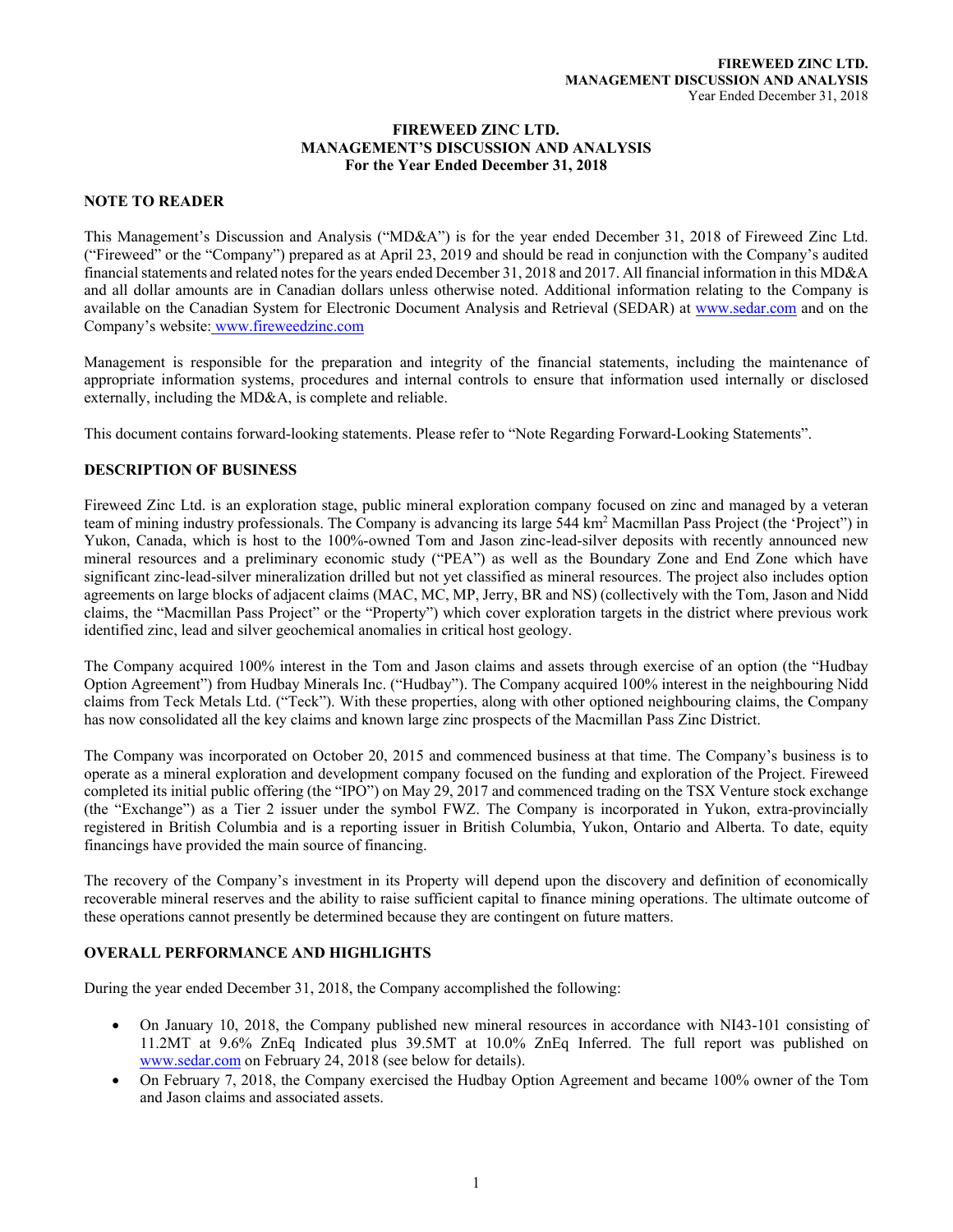- On February 26, 2018, the Company closed a brokered private placement. A total of 5,700,000 common shares of the Company and 3,000,000 flow-through common shares of the Company were sold at \$1.32 and \$1.66 respectively for the aggregate gross proceeds of \$12,504,000.
- On March 15, 2018, the Company announced it had granted a total of 860,000 stock options to its employees, officers and consultants. The options vest 20% every six months, following the grant date, and are exercisable at a price of \$1.45 per share for a five-year term. Employees and consultants were granted 485,000 stock options, and directors and officers were granted 375,000 stock options.
- On March 22, 2018, the Company announced the appointment of Mr. Gilles Dessureau to the position of Vice President of Exploration, and Mr. Neil MacRae to the position of Investor Relations Manager. More information on the appointments is provided in the Company's news release, dated March 22, 2018.
- On March 27, 2018, the Company announced that it had optioned several additional neighbouring claim blocks from Constantine Metal Resources Ltd. ("Constantine") and Carlin Gold Corporation ("Carlin"), and from Golden Ridge Resources Ltd ("Golden Ridge"). Details on these acquisitions are described below and provided in the Company's news release dated March 27, 2018.
- On May 15, 2018, the Company announced results of positive metallurgical tests including high quality global (65% Tom and 35% Jason) zinc concentrate grading 58% zinc at 89% zinc recovery and lead concentrate grading 61% lead at 75% lead recovery. For details and additional information see the Company's news release dated May 15, 2018.
- On May 9, 2018, the Company made option payments to Constantin and Carlin, and to Golden Ridge of \$75,000 to each of the option holders as well as issued 50,000 and 75,000 shares, respectively. Please see below for details on the option agreements.
- On June 5, 2018, the Company announced appointment of a new Chief Financial Officer and the start of field work on the Property.
- On July 9, 2018 the Company announced filing of an independent Preliminary Economic Assessment report on the Property on www.sedar.com .
- On August 22, 2018 the Company provided an exploration update for the Property including progress on drilling and field work.
- On September 20, 2018 the Company announced the first drill results for 2018 including 21.1% Zinc, 13.5% Lead and 243 g/t Silver over 16.41 meters in a step out hole at Tom East.
- On October 10, 2018 the Company announced the second set of drill results for 2018 including 12.61% Zinc, 16.40% Lead and 221 g/t Silver over 12.73 meters (true width) at Tom West.
- On October 31, 2018 the Company announced the third set of drill results for 2018 including 8.11% Zinc, 6.31% Lead and 82 g/t Silver over 10.16 meters (true width) at Tom East.
- On November 13, 2018 the Company announced the fourth set of drill results for 2018 including 8.43% Zinc, 3.23% Lead and 35 g/t Silver over 28.22 meters (true width) at Tom West.
- On November 15, 2018 the Company announced the fifth set of drill results for 2018, including 4.56% Zinc, 17.34% Lead and 145 g/t Silver over 8.6 meters (true width) at End Zone.
- On November 27, 2018 the Company closed its acquisition of Nidd Property from Teck, consolidating control of the Macmillan Pass District and increasing claim holdings to 544 square kilometers. Under the agreement, Fireweed acquired 100% interest in Nidd's 372 claims for 1,500,000 shares, subject to a one year lock up. Teck retains a 1% net smelter return royalty and has a right of first offer to purchase future production concentrates from the Nidd Property.
- On November 29, 2018 the Company announced the sixth set of drill results for 2018, including 4.78% Zinc, 10.17% Lead and 87 g/t Silver over 11.08 meters (true width) at End Zone.

Subsequent to the year ended December 31, 2018, the following events have taken place:

- On February 15, 2019, the Company closed a non-brokered private placement. A total of 2,379,750 common shares, 1,820,728 flow-through common shares, and 1,255,000 flow-through common shares via a charity donation flowthrough arrangement were sold at prices of \$0.80, \$0.95, \$1.10 respectively for aggregate gross proceeds of \$5,013,992.
- A total of 1,000 agents' warrants were exercised at \$0.50 for gross proceeds of \$500.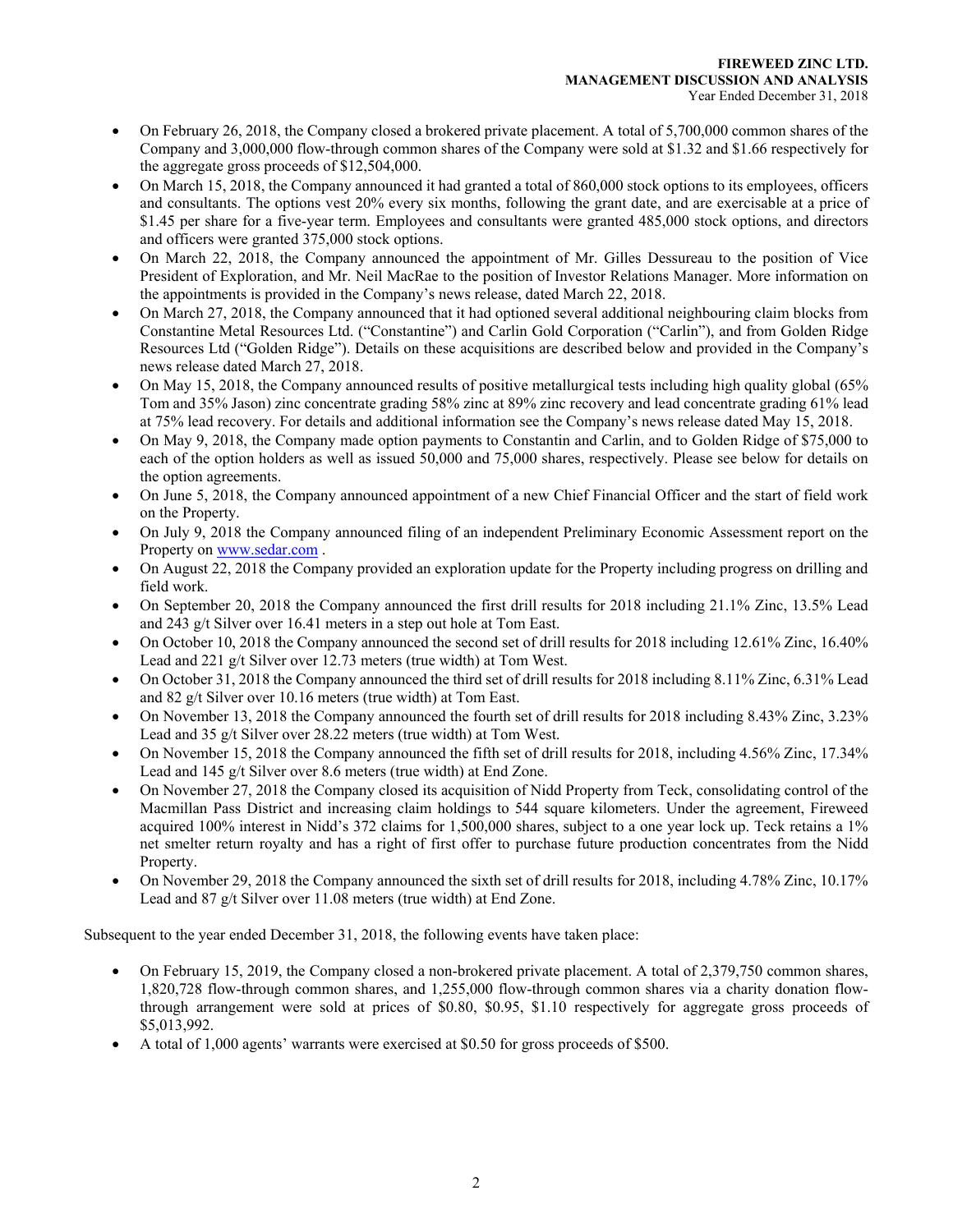#### **MACMILLAN PASS PROJECT**

The Macmillan Pass Project encompasses 544 km<sup>2</sup> of mineral claims located approximately 200 km northeast of the settlement of Ross River in the eastern Yukon Territory of Canada. It is host to the large Tom and Jason sediment-hosted exhalative sulphide ("Sedex") zinc-lead-silver deposits. The Company has a fully operational camp near the Tom deposit which is accessible via the North Canol Road (designated Yukon Highway No. 6) from Ross River and via a local airstrip.

The deposits are located in the Selwyn Basin and hosted in Devonian-age Lower Earn Group sedimentary rocks. Sulphidebarite mineralization occurs in thick stratiform lenses and extends for as much as 1,200m along strike and 450m down dip. The main sulphide minerals are sphalerite and galena.

To date the Tom deposits have seen a total of 3,423 meters of underground development, 5,953 meters of underground core drilling in 84 holes, and 32,559 meters of surface core drilling in 149 holes; at Jason a total of 39,869 meters has been drilled in 136 holes from surface to date; and at End Zone a total of 3,910 meters has been drilled in 18 holes from surface to date. The Tom site has a Class 3 Land Use Permit and a Type B Water Licence. Environmental water monitoring of the Tom site has been ongoing since 2000. Community relations have been good, and the Company employs workers and contracts service providers from the nearest community of Ross River for the exploration program.

#### *Terms of the Hudbay Option Agreement*

Fireweed signed the Hudbay Option Agreement for the Tom and Jason claims and associated assets on December 14, 2016 and exercised the option on February 2, 2018. All claims, permits, licences and assets have been transferred and registered in the name of Fireweed. The agreement contained the following terms and conditions which have now been completed:

| <b>Due Date</b>                                            | Cash              | <b>Common shares</b>                        | <b>Cumulative exploration</b><br>expenditures |  |
|------------------------------------------------------------|-------------------|---------------------------------------------|-----------------------------------------------|--|
| December 14, 2016                                          | $$100,000$ (paid) |                                             |                                               |  |
| Earlier of the Company's IPO<br>and exercise of the option | $$150,000$ (paid) |                                             | -                                             |  |
| December 14, 2017                                          |                   |                                             | \$250,000 (Completed)                         |  |
| Exercise of the option                                     | $$750,000$ (paid) | 15% of diluted shares (issued) <sup>1</sup> | \$1,000,000 (Completed)                       |  |

1. Issued 3,565,406 shares on February 2, 2018.

The Jason claims have an underlying 3% Net Smelter Royalty ("NSR") which can be bought out at any time for \$5,250,000. There are no underlying royalties on the Tom claims.

#### *Terms of the MAC Claims Option Agreement with Newmont/Maverix*

On July 24, 2017 Fireweed signed an option agreement with Newmont Canada Holdings ULC ("Newmont") for the MAC claims. On June 29, 2018 Newmont sold the MAC claims option agreement to Maverix Metals Inc. ("Maverix") in a larger transaction whereby Maverix purchased a number of royalties and other assets from Newmont. As such the new registered owner and optionor of the MAC claims is Maverix.

Per the option agreement, the Company can acquire a 100% interest in the MAC claims located on the northwest extension of the Company's Tom and Jason claims, by paying \$450,000 in staged cash payments over four years, maintaining the MAC claims in good standing (normally minimum \$82,000 in work per year but currently zero due to a relief from assessment work order), and granting Maverix production royalties on the MAC claims as follows: 0.25% NSR on base metals, 1% NSR on silver and 3% NSR on gold.

The option payment terms are summarized as follows:

| <b>Due Date</b>                       | Cash             |
|---------------------------------------|------------------|
| July 24, 2017 (signing of the option) | $$50,000$ (paid) |
| July 24, 2018 (first anniversary)     | \$80,000 (paid)  |
| July 24, 2019 (second anniversary)    | \$95,000         |
| July 24, 2020 (third anniversary)     | \$110,000        |
| July 24, 2021 (fourth anniversary)    | \$115,000        |
| TOTAL                                 | \$450,000        |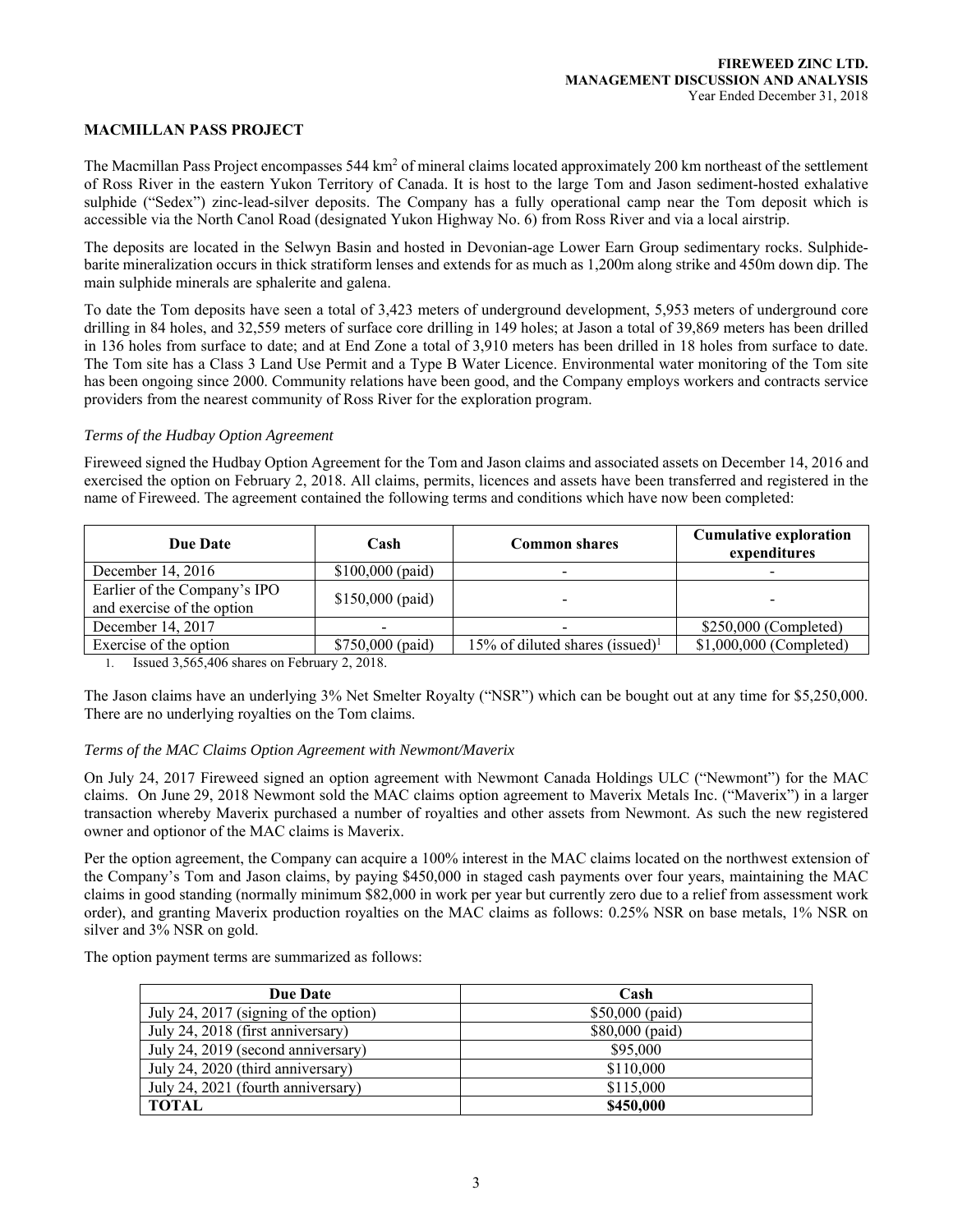Fireweed may prepay any of the option payments and/or prepay the entire purchase price at any time. See the Company's news release dated August 8, 2017 for details.

## *Terms of the MC, MP and Jerry Claims Option Agreement with Constantine Metal Resources Ltd. and Carlin Gold Corporation*

These optioned claims extend Fireweed's Macmillan Pass Project land position to the north, east and northeast over additional prospective ground (see map in the Company's news release dated March 27, 2018) and allow the Company to acquire a 100% interest in the 624 MC, MP, and Jerry quartz claim tenures from joint venture partners Constantine Metals Resources Ltd. ("Constantine") and Carlin Gold Corporation ("Carlin").

The Company can exercise this option and acquire 100% interest in the claims by making payments totaling \$500,000 and issuing 300,000 Fireweed shares over three years to Constantine and Carlin as follows:

| <b>Due Date</b>                                         | Cash            | <b>Common shares</b> |
|---------------------------------------------------------|-----------------|----------------------|
| Exchange approval of the option agreement (May 9, 2018) | \$75,000 (paid) | $50,000$ (issued)    |
| On or before May 9, 2019                                | \$125,000       | 50,000               |
| On or before May 9, 2020                                | \$150,000       | 100,000              |
| On or before May 9, 2021                                | \$150,000       | 100,000              |
| <b>TOTAL</b>                                            | \$500,000       | 300,000              |

Half of these payments are to Constantine and half to Carlin. The Company may prepay any of the option payments and/or prepay the entire purchase price at any time.

Although not part of the consideration payable to exercise the option, the Company will pay an additional \$750,000 in cash or equivalent in shares, upon receiving a resource calculation of at least 2.0 million tonnes of indicated (or better) resource on any part of the MC, MP and Jerry claims. Constantine and Carlin will retain the right to receive a NSR on any future mine production from these claims as follows: 0.5% NSR on base metals and silver and 2% NSR on all other metals including gold. Fireweed maintains a right of first refusal on the sale of any NSR royalty from these claims by Constantine and/or Carlin.

See the Company's news release dated March 27, 2018 for details.

*Terms of the NS and BR Claims Option Agreement with Golden Ridge Resources Ltd.* 

The Golden Ridge option extends the Company's Macmillan Pass Project land position to the west and south over additional prospective ground (see map in the Company's news release dated March 27, 2018).

This option allows the Company to acquire a 100% interest in the 333 NS and 326 BR quartz claim tenures from Golden Ridge Resources Ltd. ("Golden Ridge"). The Company can exercise the option and acquire 100% interest in the claims by making payments totaling \$500,000 and issuing 450,000 shares over three years to Golden Ridge as follows:

| Due Date                                                | Cash             | <b>Common shares</b> |
|---------------------------------------------------------|------------------|----------------------|
| Exchange approval of the option agreement (May 9, 2018) | $$75,000$ (paid) | 75,000 (issued)      |
| On or before May 9, 2019                                | \$75,000         | 75,000               |
| On or before May 9, 2020                                | \$150,000        | 100,000              |
| On or before May 9, 2021                                | \$200,000        | 200,000              |
| <b>TOTAL</b>                                            | \$500,000        | 450,000              |

The Company may prepay any of the option payments and/or prepay the entire purchase price at any time.

Although not part of the consideration payable to exercise the option, the Company will pay an additional \$750,000 in cash or equivalent in shares, to Golden Ridge, upon receiving a resource calculation of at least 2.0 million tonnes of indicated (or better) resource on any part of the BR and NS claims.

Golden Ridge will retain the right to receive net smelter return royalties on any future mine production from the BR and NS claims as follows: 0.5% NSR on base metals and silver and 2% NSR on all other metals, including gold. There is also a third party 3% NSR on any future cobalt production from the BR and NS claims. The Company will have the right to purchase onehalf of these NSR royalties (excluding the cobalt royalty) for \$2,000,000 at any time prior to the commencement of commercial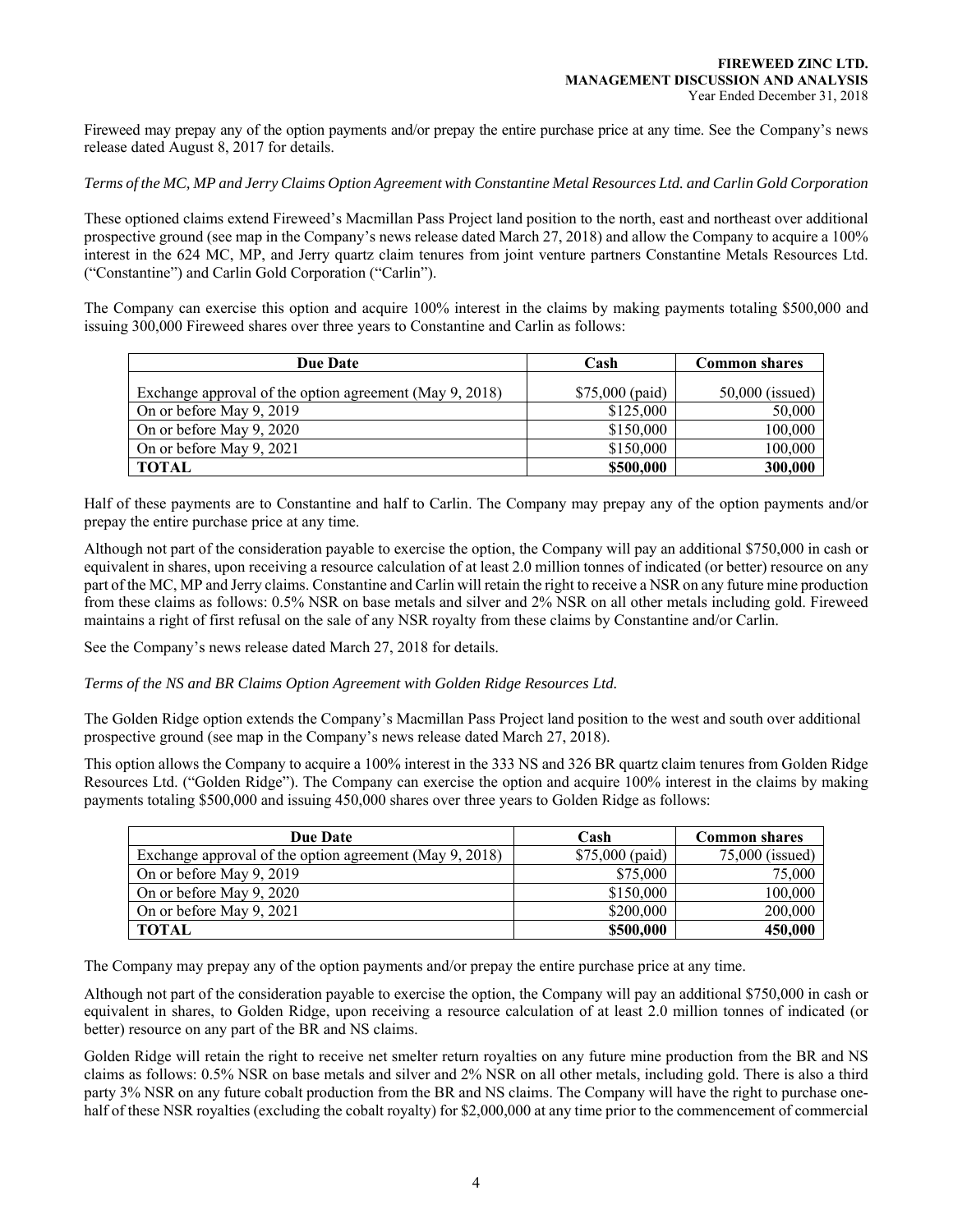production. The Company maintains a right of first refusal on the sale of any NSR royalty from the BR and NS claims by Golden Ridge. See the Company's news release dated March 27, 2018 for details.

*Terms of the Nidd Claims Purchase Agreement with Teck Metals Ltd. and Teck Mining Worldwide Holdings Ltd.* 

The Nidd claims extend the Company's Macmillan Pass Project land position to the northwest over additional prospective ground including the Boundary zinc zone (see map in the Company's news release dated November 6, 2018).

On November 27, 2018 the Company closed the purchase agreement, acquiring a 100% interest in the 372 quartz claim tenures from Teck under the following terms:

- Purchase price of 1,500,000 Fireweed shares (one year lock up during which Teck cannot sell the shares).
- Teck to retain a 1% Net Smelter Return royalty on future production from the Nidd property.
- Teck to have a right of first offer to purchase from Fireweed future production concentrates from the Nidd Property.

See the Company's news release dated November 27, 2018 for more details.

## *2018 Work Program*

#### *New Mineral Resource Report*

Based on the 2017 drill results along with the historic core re-sampling results and compilation of historic data, the Company announced new NI43-101 compliant mineral resources on January 10, 2018 which were substantially larger than historically reported resources. The new base case resources were:

|                 | l'onnes               |        |      |        |        |                 |                 |        |
|-----------------|-----------------------|--------|------|--------|--------|-----------------|-----------------|--------|
| <b>Category</b> | (Mt)                  | ZnEa % | Zn % | Pb $%$ | Ag g/t | <b>B</b> lbs Zn | <b>B</b> lbs Pb | MOz Ag |
| Indicated       | $1 \Omega$<br>1 . Z 1 | 9.61   | 6.59 | 2.48   | 21.33  | 1.63            | 0.61            | 7.69   |
| Inferred        | 39.47                 | 0.00   | 5.84 | 3.14   | 38.15  | 5.08            | າ 72<br>د ، ، ، | 48.41  |

#### **Table 1: Base Case Mineral Resource Estimate** (at NSR cutoff grade of \$65 CAD)

Details and supporting information are provided in the NI43-101 Technical Report posted on www.sedar.com and in the Company's news release, both dated January 10, 2018.

#### *Preliminary Economic Assessment Report*

On May 23, 2018, the Company announced the positive results of an independent NI43-101-compliant Preliminary Economic Assessment ("PEA") for the Tom and Jason deposits prepared by JDS Energy and Mining, Inc. (JDS) with work on tailings and water by Knight Piesold Consulting, both of Vancouver, Canada utilizing the 2018 mineral resources of Table 1.

Production and Economic Highlights:

- Long mine life and large-scale production:
	- o 18-year mine life with 32.7Mt of mineralization mined at 4,900 tonne-per-day average processing rate.
	- o 1.54Mt of Zinc, 0.88Mt of Lead, and 37Moz of Silver in concentrate shipped.
	- o Average yearly contained-metal production of 85kt Zinc, 48kt Lead and 2Moz Silver.
- Robust economics using metals prices of \$1.21/lb Zn, \$0.98/lb Pb, and \$16.80/oz Ag:
	- o Pre-Tax NPV at 8% of \$779M CAD and IRR of 32%.
	- o After-Tax NPV at 8% of \$448M CAD and IRR of 24%.
- Manageable CAPEX and rapid payback:
	- o Pre-production CAPEX of \$404M CAD.
	- o Payback period of 4 years.
	- o Starter-pits on Tom West and Jason Main zones reduce up-front capital.
- Significant Upside
	- o Numerous opportunities for significant economic improvement.
	- o Known zones remain open for expansion, including into high-grade areas.
	- o Highly prospective and large land package with untested exploration targets.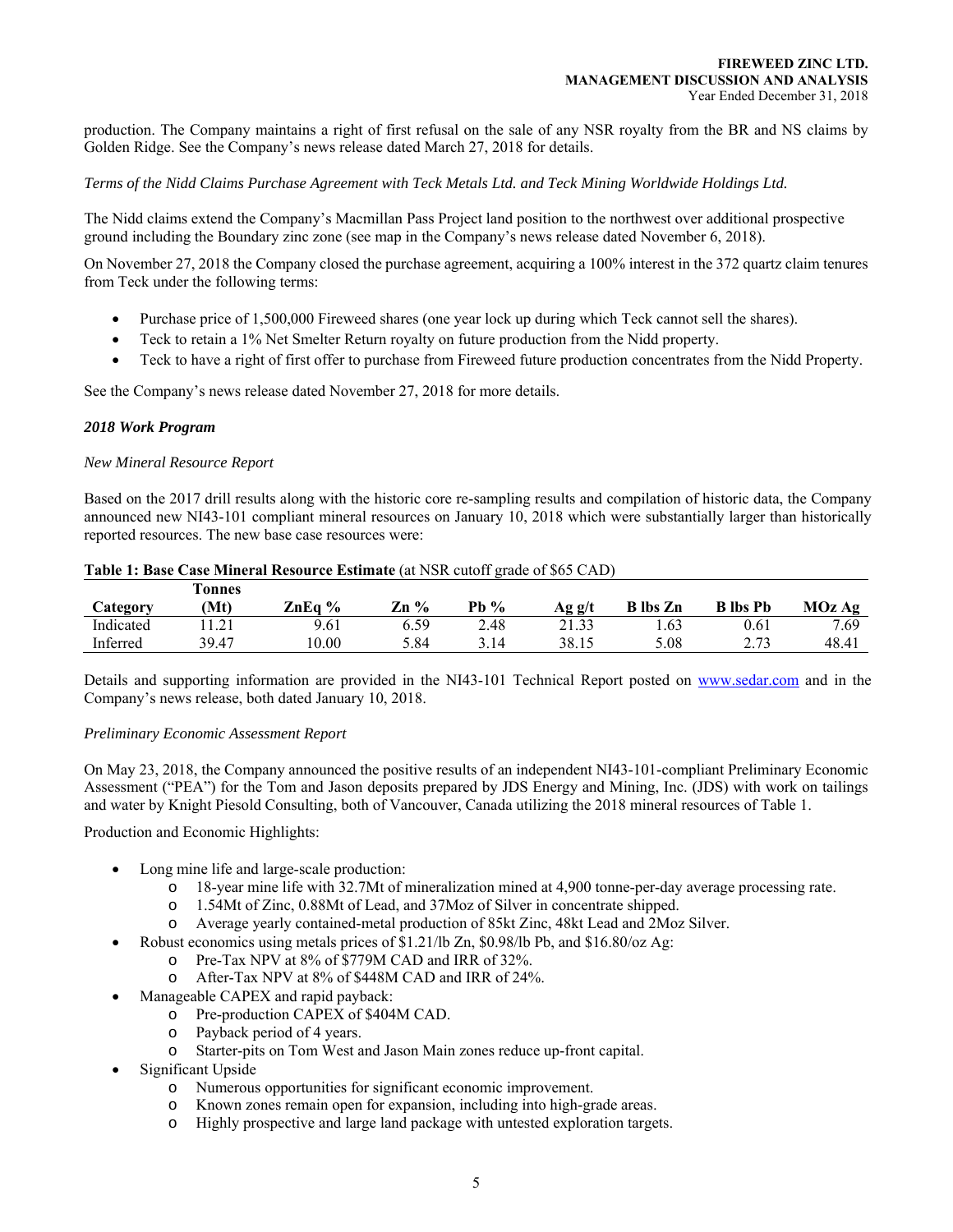Details and supporting information are provided in the NI43-101 compliant Technical Report dated July 6, 2018 (effective date May 23, 2018) posted on www.sedar.com and in the Company's news release dated May 23, 2018.

## *2018 Exploration*

#### *2018 Drilling*

During the 2018 field season, the Company completed 5,498 metres of core drilling on the Macmillan Pass Zinc Project. Results were as follows:

| Hole No.   | From     | To       | Interval | Estimated True Width | Zinc   | Lead   | Silver |
|------------|----------|----------|----------|----------------------|--------|--------|--------|
|            | (metres) | (metres) | (metres) | (metres)             | $(\%)$ | $(\%)$ | (g/t)  |
| TS18-004   | 312.15   | 328.56   | 16.41    | $5.0 - 12.3$         | 21.14  | 13.55  | 242.8  |
| Including: | 319.00   | 327.70   | 8.70     | $2.6 - 6.5$          | 23.88  | 19.42  | 332.9  |
| Including: | 319.00   | 322.00   | 3.00     | $1.0 - 2.3$          | 35.66  | 18.49  | 312.7  |
| Including: | 326.15   | 327.70   | 1.55     | $0.5 - 1.2$          | 15.67  | 35.65  | 542.1  |
| TS18-010   | 296.00   | 306.32   | 10.32    | 10.16                | 8.11   | 6.31   | 82.0   |
| Including: | 302.00   | 306.32   | 4.32     | 4.25                 | 16.57  | 11.43  | 151.0  |

# TOM EAST ZONE DRILL RESULTS

# TOM WEST ZONE DRILL RESULTS

| Hole No.   | From                                                         | To       | Interval | <b>Estimated True Width</b>                                      | Zinc   | Lead   | Silver |
|------------|--------------------------------------------------------------|----------|----------|------------------------------------------------------------------|--------|--------|--------|
|            | (metres)                                                     | (metres) | (metres) | (metres)                                                         | $(\%)$ | $(\%)$ | (g/t)  |
| TS18-001   |                                                              |          |          | No zone intersected. Intersected fault where zone was projected. |        |        |        |
| TS18-002   | 562.25                                                       | 577.60   | 15.35    | 12.57                                                            | 4.33   | 0.14   | 1.3    |
| TS18-003   | 180.90                                                       | 181.70   | 0.80     | 0.56                                                             | 39.00  | 20.06  | 319.0  |
| TS18-005   | 167.32                                                       | 188.00   | 20.68    | 12.73                                                            | 12.61  | 16.40  | 221.0  |
| TS18-006   |                                                              |          |          | No zone intersected. Intersected fault where zone was projected. |        |        |        |
| TS18-007   | 26.41                                                        | 28.95    | 2.54     | 2.24                                                             | 8.96   | 2.23   | 10.2   |
| TS18-008   | 208.00                                                       | 257.58   | 49.58    | 29.14                                                            | 9.65   | 8.21   | 80.0   |
| TS18-009   | Intersected fault where zone was projected.                  |          |          |                                                                  |        |        |        |
| TS18-011   | 44.90                                                        | 65.85    | 20.95    | 13.47                                                            | 9.18   | 3.73   | 12.0   |
| Including: | 57.40                                                        | 65.85    | 8.45     | 5.43                                                             | 12.15  | 6.12   | 24.0   |
| TS18-012   | 228.80                                                       | 278.00   | 49.20    | 28.22                                                            | 8.43   | 3.23   | 35.5   |
| Including: | 264.00                                                       | 277.00   | 13.00    | 7.46                                                             | 13.51  | 6.26   | 110.4  |
| TS18-013   | Exploration hole on geophysical target. No zone intersected. |          |          |                                                                  |        |        |        |
| TS18-014   | 142.30                                                       | 158.50   | 16.20    | 12.41                                                            | 7.98   | 13.27  | 166.5  |
| Including: | 146.50                                                       | 157.60   | 11.10    | 8.50                                                             | 9.75   | 17.41  | 221.6  |
| Including: | 146.50                                                       | 149.50   | 3.00     | 2.30                                                             | 23.76  | 8.38   | 149.9  |
| Including: | 151.50                                                       | 155.50   | 4.00     | 3.06                                                             | 2.78   | 27.59  | 310.7  |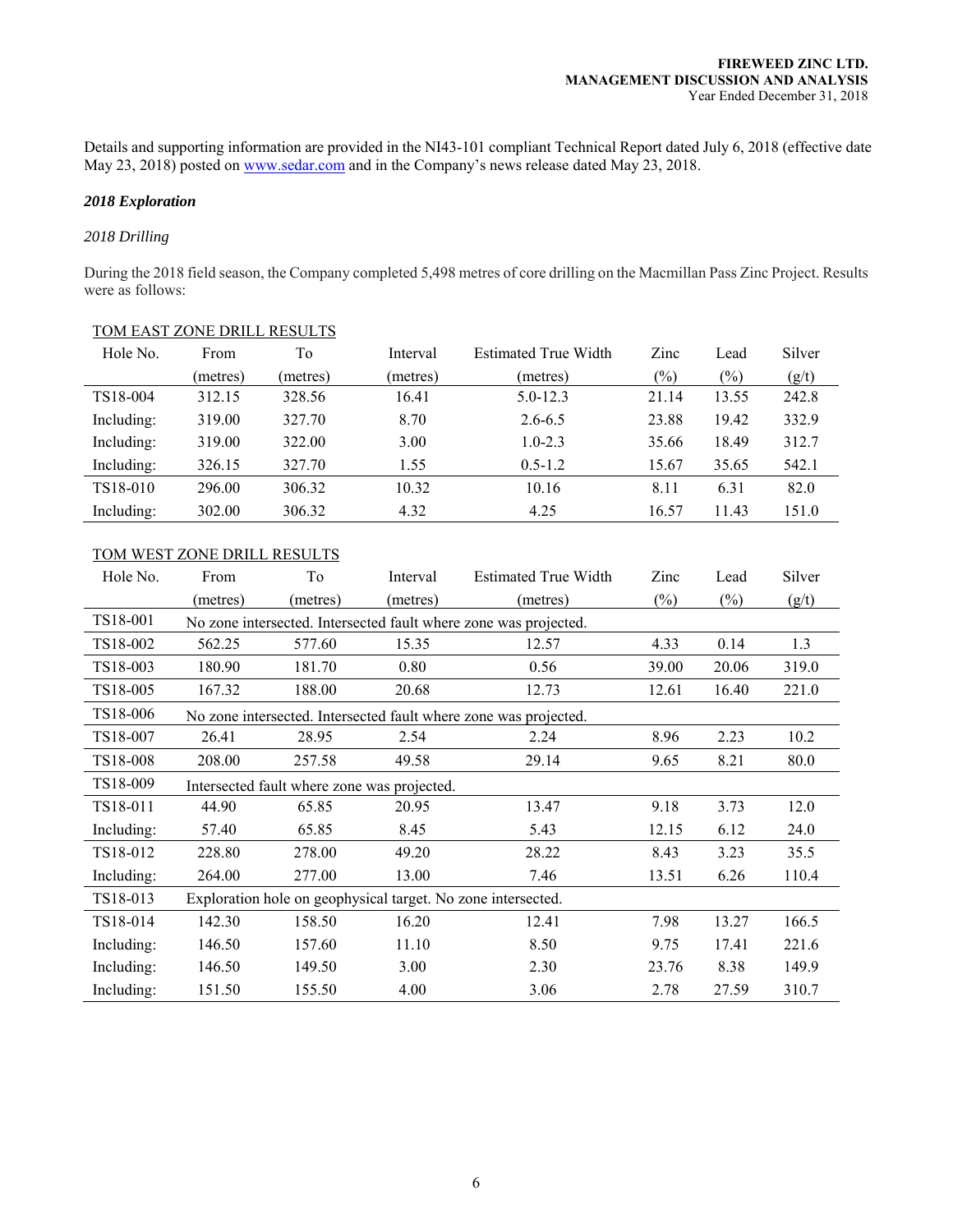| Hole No.   | From     | To       | Interval | Estimated True Width | Zinc   | Lead  | Silver |
|------------|----------|----------|----------|----------------------|--------|-------|--------|
|            | (metres) | (metres) | (metres) | (metres)             | $(\%)$ | (%)   | (g/t)  |
| EZ18-001   | 51.87    | 64.03    | 12.16    | 8.60                 | 4.56   | 17.34 | 144.6  |
| Including: | 53.94    | 58.22    | 4.28     | 3.03                 | 7.52   | 24.74 | 223.4  |
| EZ18-002   | 49.07    | 64.74    | 15.67    | 11.08                | 4.78   | 10.17 | 87.0   |
| Including: | 52.23    | 62.77    | 10.54    | 7.58                 | 5.47   | 12.53 | 106.6  |
| Including: | 56.10    | 62.77    | 6.67     | 4.88                 | 4.40   | 14.98 | 123.0  |
| EZ18-003   | 160.00   | 166.12   | 6.12     | 3.06                 | 0.18   | 1.56  | 16.8   |
| EZ18-004   | 45.00    | 53.92    | 8.92     | 6.83                 | 1.98   | 11.24 | 78.3   |
| Including: | 45.84    | 49.80    | 3.96     | 3.03                 | 4.19   | 15.61 | 114.7  |

#### END ZONE DRILL RESULTS

One drill hole was attempted at Jason South in 2018 but no zone was intersected as the drill hole passed between two projected zones in a fault.

# *2018 Field Work*

Field work in 2018 began with geophysical surveying and geochemical sampling orientation grids in the Tom, Jason and End Zone areas to optimize exploration methodologies. This test work demonstrated that geophysical ground gravity surveying complemented with passive seismic, and geochemical B/C horizon and soil gas hydrocarbon soil sampling, all guided by geological mapping and modern exploration concepts, are effective techniques to detect zinc-lead-silver mineralization in the district and efficiently focus targets for drilling. Over the balance of the field season, large gravity and soil sampling grids were completed complemented by geological mapping. Interpretation of the results of the mapping, geochemistry and geophysics work from the 2018 field season is ongoing toward identifying high priority areas for the 2019 exploration program.

In total, a crew of about 40 persons were in camp in 2018 carrying out the drilling and field work program. During the summer the camp was expanded from a 20-person camp to a 50-person camp with a new septic system, additional trailers and facilities, and a renewed permit valid until 2028 to allow for expanded drilling and exploration activities in the future.

#### *Future Plans*

Plans for an active 2019 exploration program will include drilling of further step out holes, drilling of new exploration targets defined in 2018 and field work toward development of additional exploration targets on the large property. Details of 2019 work plans will be announced when the interpretation of 2018 field work is completed and budgets are approved.

For more details on the Project and the Company, see Fireweed's NI43-101 compliant technical reports and news releases posted on the Company's website at www.FireweedZinc.com or at www.sedar.com .

*Leon McGarry, P.Geo., Senior Resource Geologist for CSA Global Canada Geosciences Ltd. is independent of Fireweed Zinc Ltd. and a 'Qualified Person' as defined under Canadian National Instrument 43-101. Mr. McGarry is responsible for the Mineral Resource Estimate and directly related information in this MD&A.* 

*Michael Makarenko, P.Eng., Project Manager for JDS Energy and Mining, Inc., is independent of Fireweed Zinc Ltd. and a 'Qualified Person' as defined under Canadian National Instrument 43-101. Mr. Makarenko is responsible for the PEA results and directly related information in this MD&A.* 

*George Gorzynski, P.Eng., Executive Vice President and Director of Fireweed Zinc Ltd., and a Qualified Person under the meaning of Canadian National Instrument 43-101, is responsible for other technical information (information not directly related to the Mineral Resource Estimate or the PEA) in this MD&A.*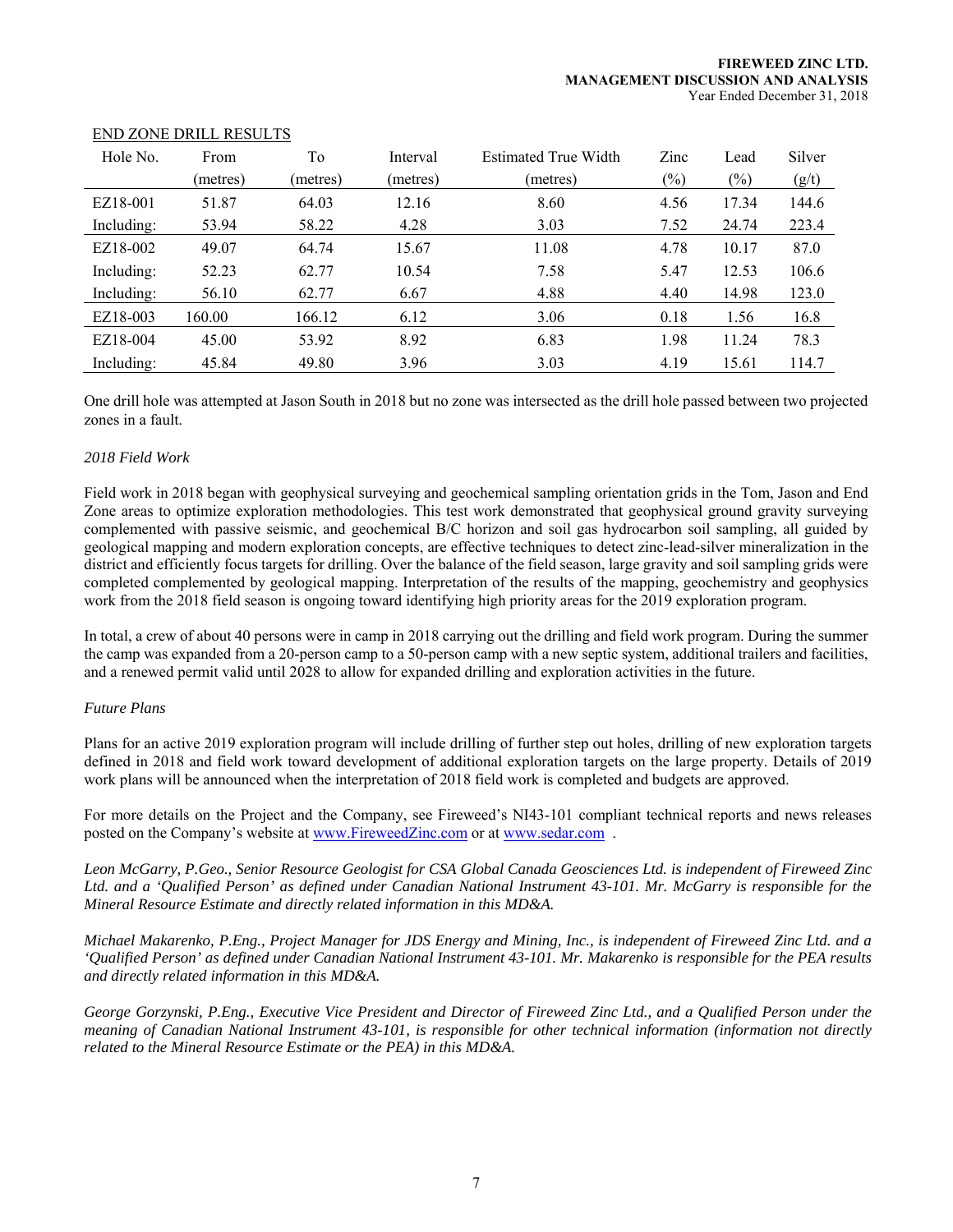# **FINANCING AND CORPORATE DEVELOPMENT**

#### **SELECTED ANNUAL INFORMATION**

The following table summarizes selected financial data for the three recent fiscal years, ended December 31, 2018, 2017 and 2016, and should be read in conjunction with such financial statements, prepared in accordance with International Financial Reporting Standards ("IFRS") and the related notes thereon:

| <b>Item</b>                                           | <b>Fiscal Year Ended</b><br><b>December 31, 2018</b> | <b>Fiscal Year Ended</b><br><b>December 31, 2017</b> | <b>Fiscal Year Ended</b><br><b>December 31, 2016</b> |
|-------------------------------------------------------|------------------------------------------------------|------------------------------------------------------|------------------------------------------------------|
| Revenues                                              | nil                                                  | nil                                                  | nil                                                  |
| Expenses                                              | 1,521,734                                            | 959,487                                              | 188,639                                              |
| Net Loss                                              | 1,976,734                                            | 959,487                                              | 188,639                                              |
| Net Loss per Share (based on fully diluted<br>shares) | (0.07)                                               | (0.07)                                               | (0.06)                                               |
| <b>Current Assets</b>                                 | 1,787,669                                            | 1,301,843                                            | 78,177                                               |
| <b>Exploration and Evaluation Assets</b>              | 19,663,555                                           | 2,794,672                                            | 101,971                                              |
| <b>Total Assets</b>                                   | 21,518,713                                           | 4,132,000                                            | 180,148                                              |
| <b>Current Liabilities</b>                            | 327,380                                              | 293,126                                              | 31,808                                               |
| Working Capital                                       | 1,460,289                                            | 1,008,717                                            | 46,369                                               |
| Shareholders' Equity                                  | \$<br>20,479,900                                     | 3,829,825                                            | 148,340<br>\$                                        |
| Number of Shares Outstanding                          | 31,696,776                                           | 17,756,370                                           | 5,700,000                                            |

# **RESULTS OF OPERATIONS**

As at December 31, 2018 exploration and evaluation assets totalled \$19,663,555 (December 31, 2017 - \$2,794,672) and details of the cost breakdown are contained in the schedule of exploration and evaluation assets in the notes (Note 4) to the financial statements.

#### For the three months ended December 31, 2018

During the three months ended December 31, 2018, the Company's net loss was \$908,206 (2017 - \$488,798). The main contributors were investor relations expenses, consulting and management fees and deferred tax expense:

- Investor relations expenses increased by \$17,156 (2018 \$109,929; 2017 \$92,773) due to the increase in communication and marketing activities, which included additional conferences and extended marketing trips to Asia and Europe.
- Consulting and management fees increased by  $$47,312$  (2018  $$102,916$ : 2017  $$55,604$ ) due to the increase in operating activities, which resulted in higher management and administration fees**.**
- Deferred tax expense of \$455,000 (2017 \$Nil) was incurred due to the issuance of flow-through shares.

#### For the year ended December 31, 2018

During the year ended December 31, 2018, the Company's net loss was \$1,976,734 (2017 - \$959,487). The main contributors were share-based compensation, investor relations and corporate development expenses, consulting and management fees and deferred tax expense:

- Share-based compensation increased by \$583,766 (2018 \$876,760: 2017 \$292,994) as result of the options that vested in 2018. These options comprise of tranches that were granted in 2017 and 2018.
- Investor relations and corporate development expenses were higher by \$541,071 (2018 \$807,305; 2017 \$266,234) in 2018 as the Company only became publicly-traded as of May 2017. In addition, the Company also increased its communication and marketing activities, which included additional conferences, extended marketing trips to Asia and Europe, and property site tours for analysts and investors.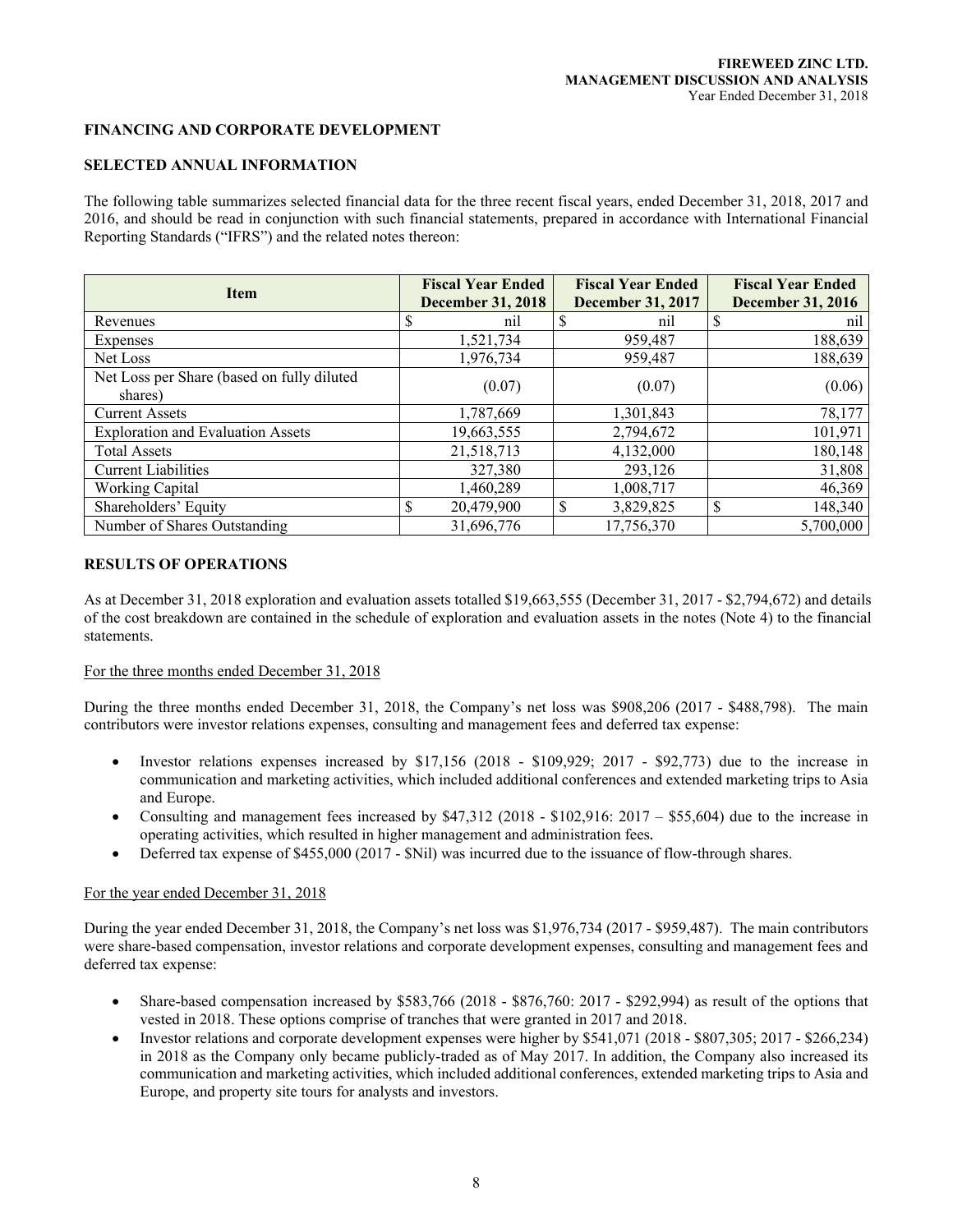- Consulting and management fees were higher by  $$114,988$  (2018  $$275,867$ ; 2017  $$160,879$ ) in 2018 as the Company only became publicly-traded as of May 2017. In addition, there were modest increases in management and administration fees in 2018.
- Deferred tax expense of \$455,000 (2017 \$Nil) was incurred due to the issuance of flow-through shares.

# **SUMMARY OF QUARTERLY RESULTS**

The following table sets forth selected quarterly financial information for each of the last eight quarters with the figures for each quarter in Canadian dollars.

|                 | Dec 31,<br>2018 | Sept 30,   | <b>June 30,</b><br>2018 | Mar 31,<br>2018 | Dec 31,<br>2017 | Sept 30,   | <b>Jun 30,</b> | Mar 31,<br>2017 |
|-----------------|-----------------|------------|-------------------------|-----------------|-----------------|------------|----------------|-----------------|
|                 |                 | 2018       |                         |                 |                 | 2017       | 2017           |                 |
| Loss before     | (453,206)       | (144, 640) | (431, 038)              | (492, 850)      | (488, 798)      | (160, 398) | (224, 764)     | (85, 527)       |
| income taxes    |                 |            |                         |                 |                 |            |                |                 |
| Net loss        | (908, 206)      | (144, 640) | (431, 038)              | (492, 850)      | (488, 798)      | (160, 398) | (224, 764)     | (85, 527)       |
| Basic and       |                 |            |                         |                 |                 |            |                |                 |
| diluted         |                 |            |                         |                 |                 |            |                |                 |
| earnings (loss) | (0.03)          | (0.00)     | (0.01)                  | (0.02)          | (0.03)          | (0.01)     | (0.02)         | (0.01)          |
| per share       |                 |            |                         |                 |                 |            |                |                 |
| Total assets    | 21,518,713      | 21,578,907 | 21,357,008              | 20,880,624      | 4,132,000       | 4,229,900  | 4,319,236      | 654,728         |
| Shareholders'   |                 |            |                         |                 |                 |            |                |                 |
| equity          | 20,479,900      | 19,898,169 | 19,808,174              | 19,692,403      | 3,829,825       | 4,107,339  | 4,267,737      | 627,813         |
| (deficiency)    |                 |            |                         |                 |                 |            |                |                 |
| Capital stock   | 22, 242, 738    | 20,823,071 | 20,825,078              | 20,615,578      | 4,592,913       | 4,674,623  | 4,674,623      | 915,500         |
|                 |                 |            |                         |                 |                 |            |                |                 |
| Deficit         | 3,138,381       | 2,230,175  | 2,085,535               | 1,654,497       | 1,161,647       | 672,849    | 512,451        | 287,687         |
|                 |                 |            |                         |                 |                 |            |                |                 |

# **LIQUIDITY AND CAPITAL RESOURCES**

The Company manages its capital to maintain its ability to continue as a going concern and to provide returns to shareholders and benefits to other stakeholders. The capital structure of the Company consists of cash and cash equivalents and equity comprised of issued share capital and deficit.

The Company manages its capital structure and adjusts it in light of economic conditions and financial needs. Upon approval from its Board of Directors, the Company will balance its overall capital structure through new share issues or by undertaking other activities as deemed appropriate under the specific circumstances.

# *WORKING CAPITAL*

As at December 31, 2018, the Company had positive working capital of \$1,460,289 (December 31, 2017 - \$1,008,717). Working capital included Prepaid Expenses of \$161,631 (December 31, 2017 - \$81,888), comprised of advances for exploration work, engineering, geophysics and insurance.

# *CASH*

On December 31, 2018, the Company had cash of \$1,575,784 (December 31, 2017 - \$1,179,634). Management of cash balances is conducted in-house based on internal investment guidelines. Cash is deposited with a major Canadian financial institution. Cash required for immediate operations is held in a chequing account. Excess funds may be invested in conservative money market instruments that bear interest and carry a low degree of risk. Some examples of instruments in which the Company may invest its cash are treasury bills, money market funds, bank guaranteed investment certificates and bankers' acceptance notes. The objective of these investments is to preserve funds for the use in and advancement of the Company's business.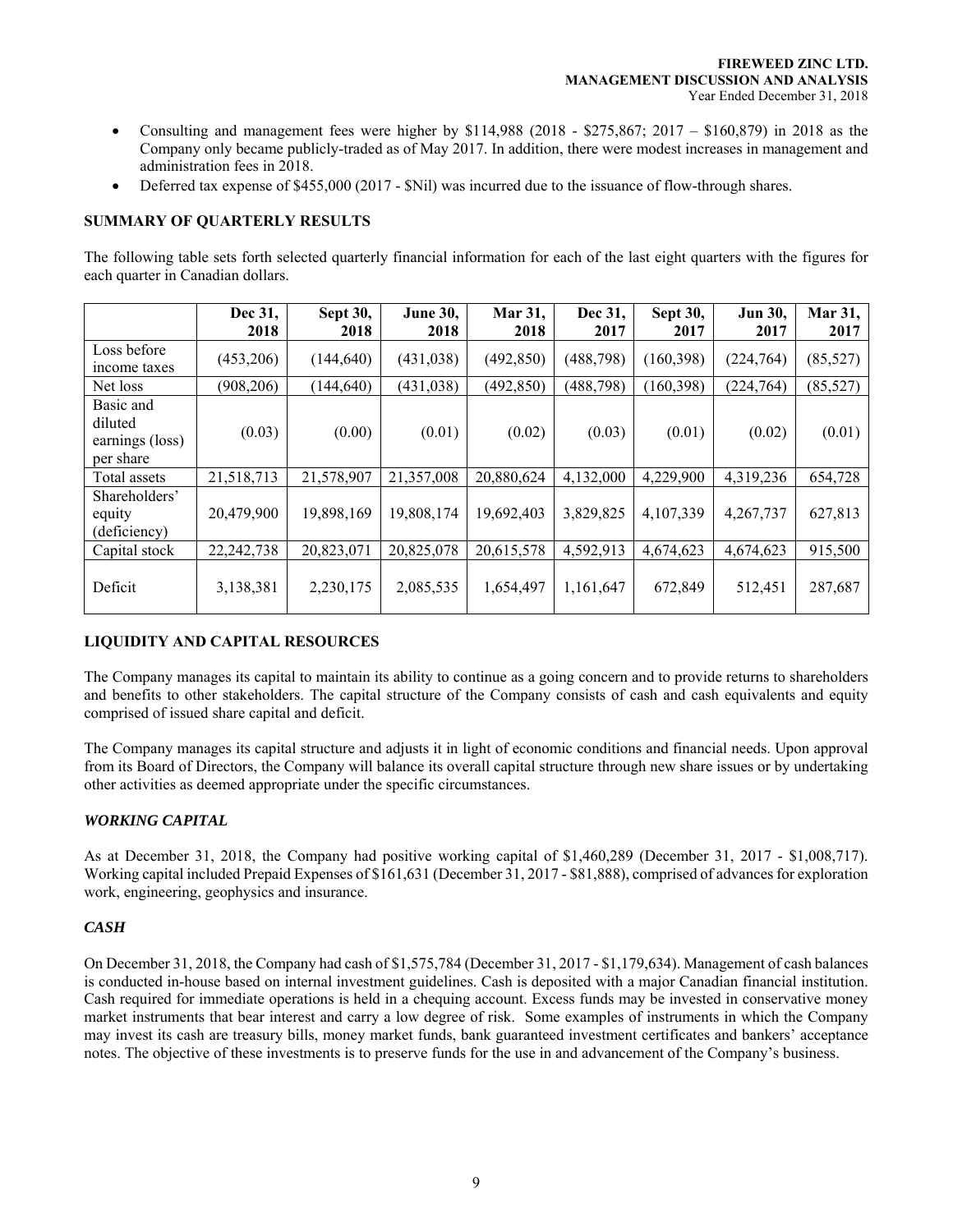## *CASH USED IN OPERATING ACTIVITIES*

Net cash used in operating activities during the year ended December 31, 2018 was \$1,506,510 (2017 - \$651,431). Cash was mostly spent on technical work, consulting fees, investor relations and corporate development expenses, legal fees, and general and administrative costs.

#### *CASH USED IN INVESTING ACTIVITIES*

Total cash used in investing activities during the year ended December 31, 2018 was \$9,745,618 (2017 - \$2,577,861), related to exploration work, acquisition payments, reclamation bond, property reports (including the new mineral resource report and work on the PEA report) and related costs.

## *CASH GENERATED BY FINANCING ACTIVITIES*

Total net cash generated by financing activities during the year ended December 31, 2018 was \$11,648,278 (2017 - \$4,336,712), which consisted of \$11,642,172 obtained through a private placement, net of share issue costs, and proceeds from the exercise of options (\$20,750) and agents' warrants (\$12,500), offset by the equipment lease purchase payment of \$27,144 (2017 - \$nil).

## *FINANCE LEASE*

During the year ended December 31, 2018, the Company entered into a finance lease for exploration equipment. The gross amount of the minimum lease payments related to the asset under the finance lease was \$38,026. The lease bore interest at a rate of 3% per annum with the term of 24 months. However, the Company made a final payment to the lessor to complete the acquisition of the exploration equipment under the lease in the year ended December 31, 2018 and the lease payments ended.

# *REQUIREMENT OF ADDITIONAL EQUITY FINANCING*

The Company has relied primarily on equity financings for all funds raised to date for its operations and will need more funds to explore and develop the Project in the future. Until it starts generating profitable operations from exploration, development and sale of minerals, the Company intends to continue relying upon the issuance of securities to finance its operations and acquisitions.

The Company is not subject to externally imposed capital requirements as at December 31, 2018.

#### **OUTSTANDING SHARE DATA**

The Company's authorized share capital consists of an unlimited number of common shares without par value.

At December 31, 2018, there were 31,696,776 shares issued and outstanding (December 31, 2017 - 17,756,370 shares), which were issued for an aggregate consideration of \$22,242,738, net of issuance costs and flow-through premium liability.

As of the date of this MD&A, the following shares, warrants and options were outstanding:

|                                  | Number of                      | <b>Exercise Price</b> | <b>Expiry Date</b> |
|----------------------------------|--------------------------------|-----------------------|--------------------|
|                                  | <b>Shares/Options/Warrants</b> |                       |                    |
| Issued and Outstanding Shares    | 37, 153, 254                   |                       |                    |
| Agents' Warrants and Options     | 377,000                        | \$0.50                | May 29, 2019       |
| Agents' Warrants and Options     | 250,064                        | \$1.32                | February 25, 2020  |
| Agents' Warrants and Options     | 34,680                         | \$0.95                | February 15, 2021  |
| <b>Stock Options</b>             | 1,380,000                      | \$0.50                | April 26, 2022     |
| <b>Stock Options</b>             | 30,000                         | \$0.70                | October 27, 2022   |
| <b>Stock Options</b>             | 175,000                        | \$0.83                | December 06, 2022  |
| <b>Stock Options</b>             | 860,000                        | \$1.45                | March 14, 2023     |
| Fully Diluted at April 23, 2019* | 40,259,998                     |                       |                    |

\* This number excludes 4,000,000 not yet issued performance shares (please refer to Note 16 in the financial statements for the period ended December 31, 2018 for more information).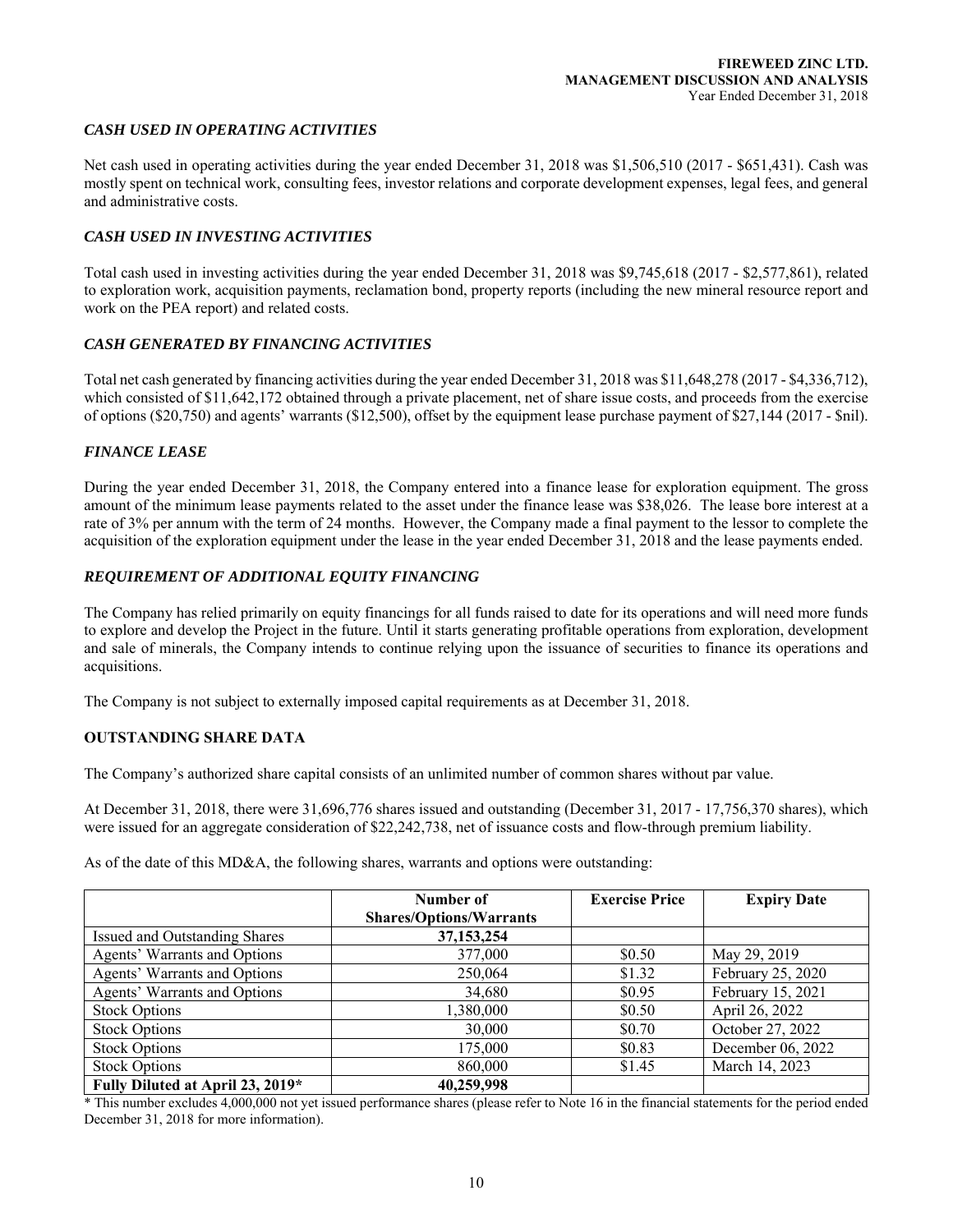## **CRITICAL ACCOUNTING ESTIMATES**

Our significant accounting policies are presented in Note 3 of the audited financial statements for the year ended December 31, 2018. Note 3 provides that the preparation of the Company's financial statements in conformity with IFRS requires management to make judgments, estimates and assumptions that affect the reported amounts of assets, liabilities and contingent liabilities at the date of the financial statements and reported amounts of expenses during the reporting period. Actual outcomes could differ from these estimates. The financial statements include estimates that, by their nature, are uncertain. The impacts of such estimates are pervasive throughout the financial statements and may require accounting adjustments based on future occurrences. Revisions to accounting estimates are recognized in the period in which the estimate is revised and future periods if the revision affects both current and future periods. These estimates are based on historical experience, current and future economic conditions and other factors, including expectations of future events that are believed to be reasonable under the circumstances.

Information about significant areas of estimation uncertainty in applying accounting policies that have the most significant effect on the amounts recognized in the financial statements are noted below.

# **KEY SOURCES OF ESTIMATION UNCERTAINTY**

#### Exploration and evaluation assets

Exploration and evaluation costs are initially capitalized as intangible exploration assets with the intent to establish commercially viable reserves. The Company is required to make estimates and judgments about the future events and circumstances regarding whether the carrying amount of intangible exploration assets exceeds its recoverable amount. Recoverability is dependent on various factors, including the discovery of economically recoverable reserves, the ability of the Company to obtain the necessary financing to complete the development, and upon future profitable production or proceeds from the disposition of the exploration and evaluation assets themselves. Additionally, there are numerous geological, economic, environmental and regulatory factors and uncertainties that could impact management's assessment as to the overall viability of its properties or the ability to generate future cash flows necessary to cover or exceed the carrying value of the Company's exploration and evaluation assets.

#### Deferred tax assets and liabilities

The measurement of a deferred tax provision is subject to uncertainty associated with the timing of future events and changes in legislation, tax rates and interpretations by tax authorities. The estimation of taxes includes evaluating the recoverability of deferred tax assets based on an assessment of the Company's ability to utilize the underlying future tax deductions against future taxable income prior to expiry of those deductions. Management assesses whether it is probable that some or all of the deferred income tax assets will not be realized. The ultimate realization of deferred tax assets is dependent upon the generation of future taxable income, which in turn is dependent upon the successful discovery, extraction, development and commercialization of mineral reserves. To the extent that management's assessment of the Company's ability to utilize future tax deductions changes, the Company would be required to recognize more or fewer deferred tax assets, and future tax provisions or recoveries could be affected.

#### Share-based payments

The Company measures share-based payments expense by reference to the fair value of the stock options at the date at which they are granted. Estimating fair value for granted stock options requires determining the most appropriate valuation model which is dependent on the terms and conditions of the grant. This estimate also requires determining the most appropriate inputs to the valuation model including the expected life of the option, volatility, dividend yield, and rate of forfeitures.

#### Capital stock

Common shares are classified as shareholders' equity. Incremental costs directly attributable to the issue of common shares and stock options are recognized as a deduction from equity. Common shares issued for consideration other than cash, are valued based on their market value at the date the shares are issued.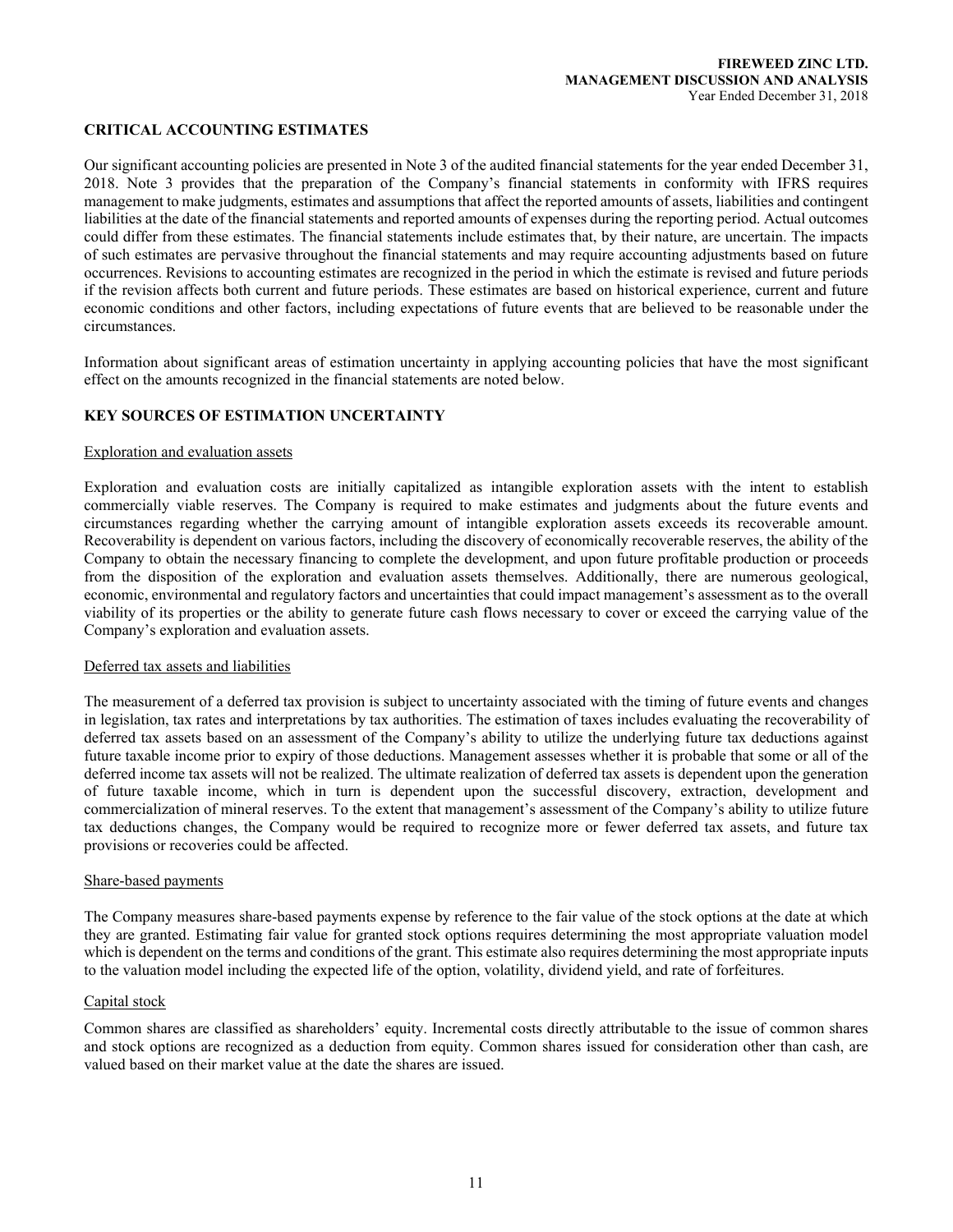The Company has adopted a residual value method with respect to the measurement of shares and warrants issued as private placement units. The residual value method first allocates value to the more easily measurable component based on fair value and then the residual value, if any, to the less easily measurable component. The Company considers the fair value of common shares issued in the private placements to be the more easily measurable component and the common shares are valued at their fair value, as determined by the closing market price on the announcement date. The balance, if any, is allocated to the attached warrants. Any fair value attributed to the warrants is recorded as reserves.

# **NEW STANDARDS AND INTERPRETATIONS**

### Financial Instruments

As at January 1, 2018, the Company adopted IFRS 9, Financial Instruments. The effect of initially applying these standards did not have a material impact on the Company's financial statements.

IFRS 9 uses a single approach to determine whether a financial asset is classified and measured at amortized cost or fair value, replacing the multiple rules in IAS 39, Financial instruments. The approach in IFRS 9 is based on how an entity manages its financial instruments and the contractual cash flows characteristics of the financial asset.

The classification of debt instruments is driven by the business model for managing the financial assets and their contractual cash flow characteristics. Debt instruments are measured at amortized cost if the business model is to hold the instrument for collection of contractual cash flows and those cash flows are solely principal and interest.

If the business model is not to hold the debt instrument, it is classified as fair value through profit and loss ("FVTPL"). Financial assets with embedded derivatives are considered in their entirety when determining whether their cash flows are solely payments of principal and interest.

The Company classifies its financial assets into one of the categories described below, depending on the purpose for which the asset was acquired. Management determines the classification of its financial assets at initial recognition.

Equity instruments that are held for trading (including all equity derivative instruments) are classified as FVTPL, for other equity instruments, on the day of acquisition the Company can make an irrevocable election (on an instrument-by-instrument basis) to designate them as at fair value through other comprehensive income ("FVTOCI").

*Fair value through profit or loss ("FVTPL")* – Financial assets carried at FVTPL are initially recorded at fair value and transaction costs are expensed in the income statement. Realized and unrealized gains and losses arising from changes in the fair value of the financial asset held at FVTPL are included in the income statement in the period in which they arise. Derivatives are also categorized as FVTPL unless they are designated as hedges.

*Fair value through other comprehensive income ("FVTOCI")* - Investments in equity instruments at FVTOCI are initially recognized at fair value plus transaction costs. Subsequently, they are measured at fair value, with gains and losses arising from changes in fair value recognized in other comprehensive income. There is no subsequent reclassification of fair value gains and losses to profit or loss following the derecognition of the investment

*Financial assets at amortized cost* - A financial asset is measured at amortized cost if the objective of the business model is to hold the financial asset for the collection of contractual cash flows, and the asset's contractual cash flows are comprised solely of payments of principal and interest. They are classified as current assets or non-current assets based on their maturity date and are initially recognized at fair value and subsequently carried at amortized cost less any impairment.

The following table shows the classification of the Company's financial assets under IFRS 9:

| Financial asset                          | <b>IFRS 9 Classification</b>               |
|------------------------------------------|--------------------------------------------|
| Cash                                     | Fair value through profit and loss         |
| Reclamation bond                         | Financial asset measured at amortized cost |
| Other receivables                        | Financial asset measured at amortized cost |
| Accounts payable and accrued liabilities | Financial asset measured at amortized cost |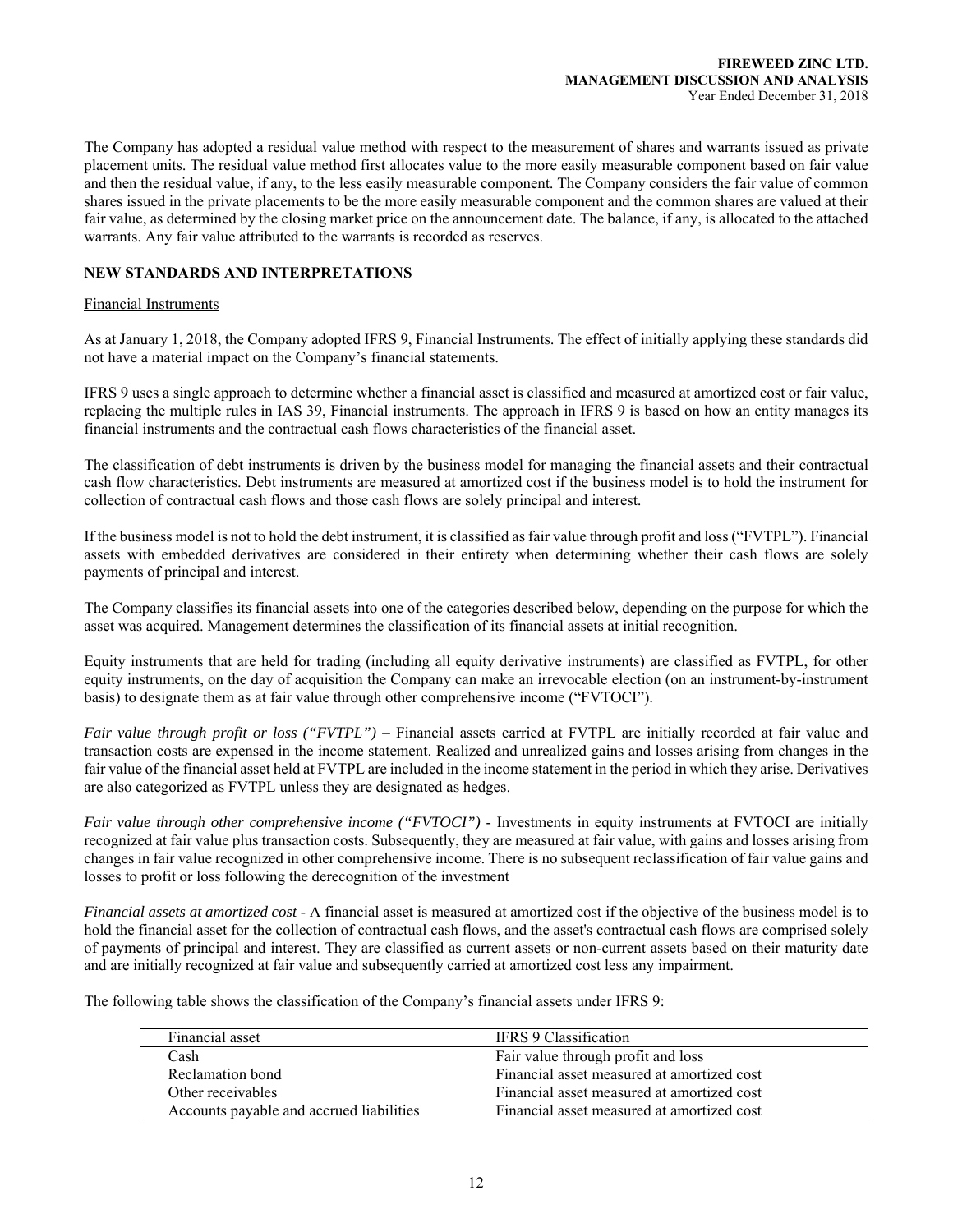This standard also requires a single impairment method to be used, replacing the multiple impairment methods in IAS 39. However, most of the requirements in IAS 39 for classification and measurement of financial liabilities were carried forward in IFRS 9 and, therefore, the accounting policy with respect to financial liabilities is unchanged.

Financial liabilities other than derivative liabilities are recognized initially at fair value and are subsequently stated at amortized cost. Transaction costs on financial assets and liabilities other than those classified at fair value through profit or loss are treated as part of the carrying value of the asset or liability. Transaction costs for assets and liabilities at fair value through profit or loss are expensed as incurred.

#### New standards and interpretations not yet adopted

Certain new standards, interpretations, amendments and improvements to existing standards were issued by the IASB or IFRIC that are mandatory for future accounting periods. The following have not yet been adopted by the Company at December 31, 2018:

*IFRS 16, Leases*: New standard to establish principles for recognition, measurement, presentation and disclosure of leases with an impact on lessee accounting, effective for annual periods beginning on or after January 1, 2019. IFRS 16 introduces a single accounting model for lessees and for all leases with a term of more than 12 months, unless the underlying asset is of low value. A lessee will be required to recognize a right-of-use asset, representing its right to use the underlying asset, and a lease liability, representing its obligation to make lease payments. The accounting treatment for lessors will remain largely the same as under IAS 17. IFRS 16 is effective for annual reporting periods beginning on or after January 1, 2019, with early adoption permitted. The Company is adopting the standard as of its effective date of January 1, 2019. The adoption of this standard will have no significant impact on the Company's financial statements.

*IFRIC 23, Uncertainty over Income Tax Treatments:* New standard to clarify the accounting for uncertainties in income taxes. The interpretation provides guidance and clarifies the application of the recognition and measurement criteria in IAS 12 "Income Taxes" when there is uncertainty over income tax treatments. The interpretation is effective for annual periods beginning on January 1, 2019. The Company is currently assessing the impact of IFRIC 23 on its statements.

## **RELATED PARTY TRANSACTIONS**

Related party transactions mainly include management and consulting fees, share-based compensation, director and committee fees. The related parties are represented by the key management personnel, which include those persons having authority and responsibility for planning, directing and controlling the activities of the Company as a whole. The Company has determined that the key management personnel consist of executive and non-executive members of the Company's Board of Directors and corporate officers. Related parties also include companies, controlled by officers and/or directors:

| <b>Related Party</b>      | <b>Nature of Relationship</b> |
|---------------------------|-------------------------------|
| FT Management Ltd.        | Company, controlled by CFO    |
| Pelly River Ventures Ltd. | Company, controlled by CEO    |

The renumeration to directors and key management personnel during the year ended December 31, 2018 and 2017 was as follows:

|                               |                                  | <b>Year ended</b> |   | <b>Year ended</b> |
|-------------------------------|----------------------------------|-------------------|---|-------------------|
| Payee                         | <b>Nature of the transaction</b> | December 31, 2018 |   | December 31, 2017 |
|                               | Management and consulting fees   |                   |   |                   |
| Chief Executive Officer (CEO) | expensed                         | \$<br>60,000      | S |                   |
|                               | Share-based compensation         | 81,540            |   | 47,103            |
|                               | Director and committee fees      | 6,000             |   |                   |
| Company, controlled by CEO    | Management and consulting fees   |                   |   |                   |
|                               | expensed                         | 22,500            |   | 61,500            |
|                               | Management and consulting fees   |                   |   |                   |
|                               | capitalized to mineral property  | 43,000            |   | 46,000            |
|                               | Investor relations and corporate |                   |   |                   |
|                               | development                      | 44,500            |   |                   |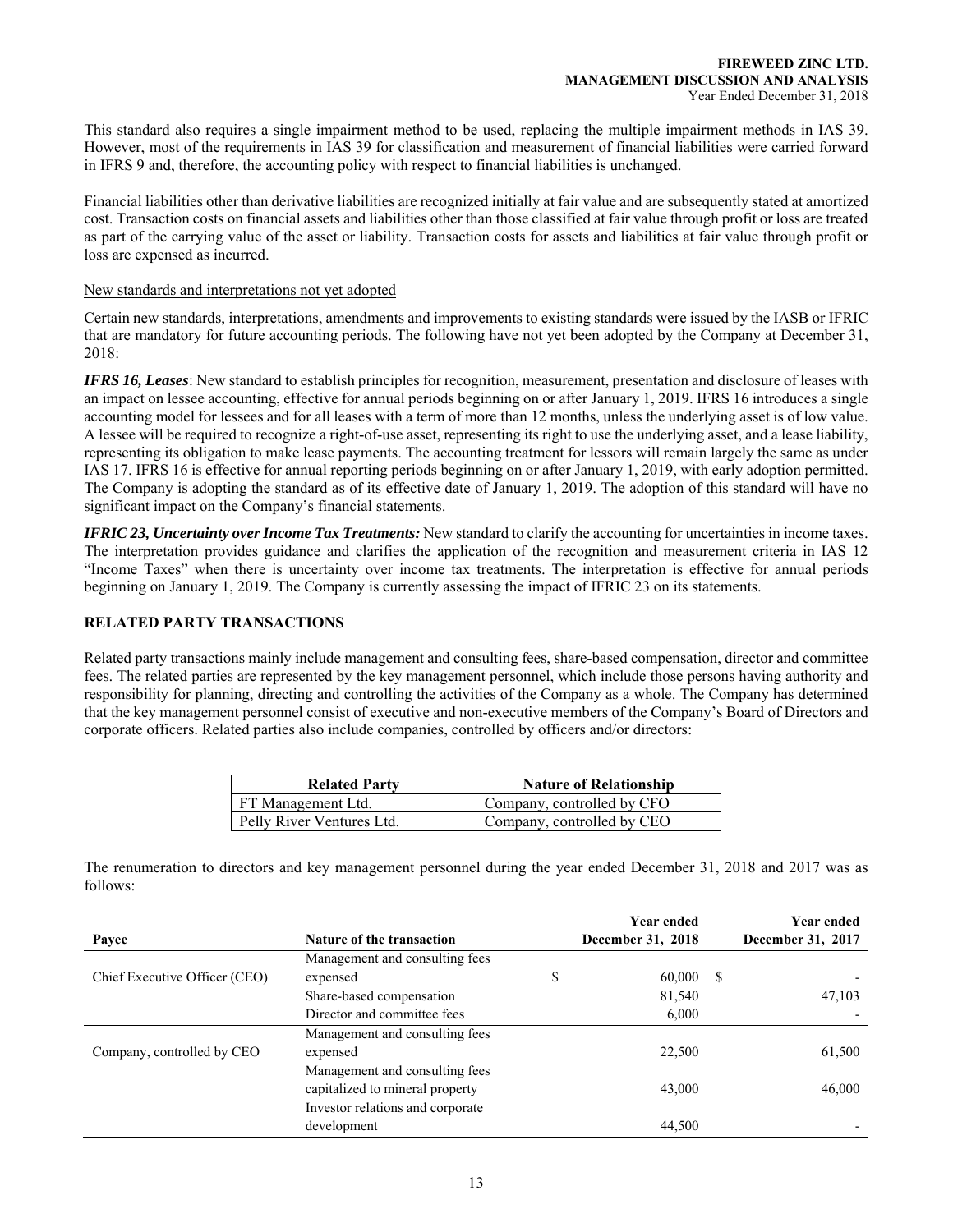#### **FIREWEED ZINC LTD. MANAGEMENT DISCUSSION AND ANALYSIS**  Year Ended December 31, 2018

|                                 |                                  | Year ended        | <b>Year ended</b> |  |
|---------------------------------|----------------------------------|-------------------|-------------------|--|
| Payee                           | <b>Nature of the transaction</b> | December 31, 2018 | December 31, 2017 |  |
| Former Chief Financial Officer  |                                  |                   |                   |  |
| (CFO)                           | Share-based compensation         | 5,378             | 7,851             |  |
| Current Chief Financial Officer | Management and consulting fees   |                   |                   |  |
| (CFO)                           | expensed                         | 7,000             |                   |  |
|                                 | Management and consulting fees   |                   |                   |  |
| Company, controlled by CFO      | expensed                         | 5,500             |                   |  |
|                                 | Investor relations and corporate |                   |                   |  |
|                                 | development                      | 2,000             |                   |  |
|                                 | Rent                             | 9,370             |                   |  |
| <b>Directors</b>                | Director and committee fees      | 152,500           |                   |  |
|                                 | Management and consulting fees   |                   |                   |  |
|                                 | expensed                         | 111,992           | 30,629            |  |
|                                 | Management and consulting fees   |                   |                   |  |
|                                 | capitalized to mineral property  | 43,173            | 36,371            |  |
|                                 | Share-based compensation         | 320,782           | 180,562           |  |
|                                 | Property Investigation           |                   | 1,225             |  |
|                                 |                                  | \$<br>915,235     | S<br>411,241      |  |

As at December 31, 2018, \$91,317 (December 31, 2017 - \$120,557) was owed to directors and key management. These payables are unsecured, non-interest bearing and were paid under normal trade terms subsequent to year end.

# **FINANCIAL INSTRUMENTS**

Financial instruments measured at fair value are classified into one of three levels in the fair value hierarchy according to the relative reliability of the inputs used to estimate the fair values. The three levels of the fair value hierarchy are:

Level 1 – Unadjusted quoted prices in active markets for identical assets or liabilities;

Level 2 – Inputs other than quoted prices that are observable for the asset or liability either directly or indirectly; and

Level 3 – Inputs that are not based on observable market data.

The fair value of the Company's receivables, and accounts payable and accrued liabilities approximate carrying value, which is the amount recorded on the statements of financial position. The fair value of the Company's other financial instruments, cash, under the fair value hierarchy are based on level 1 quoted prices in active markets for identical assets and liabilities. The carrying value of lease liability approximates fair value as there has not been any significant changes in interest rates since initial recognition.

The Company's risk exposures and the impact on the Company's financial instruments are summarized below:

# *Credit risk*

Credit risk is the risk of loss associated with a counterparty's inability to fulfill its payment obligations. Receivables consist of Goods and Services Tax ("GST") recoverable amounts from the Federal Government of Canada. The Company believes its exposure to credit risk is equal to the carrying value of this balance. The Company has exposure to credit risk with respect to its cash as it places most of its cash in one financial institution in Canada. The Company believes its exposure is limited as it banks with a large Canadian institution.

# *Liquidity risk*

The Company's approach to managing liquidity risk is to ensure that it will have sufficient liquidity to meet liabilities when due. As at December 31, 2018, the Company had a cash balance of \$1,575,784 to settle current liabilities of \$327,380. The Company believes it has sufficient funds to meet its current liabilities as they become due.

The Company is dependent on obtaining regular financings in order to continue as a going concern. Despite previous success in acquiring these financings, there is no guarantee of obtaining future financings.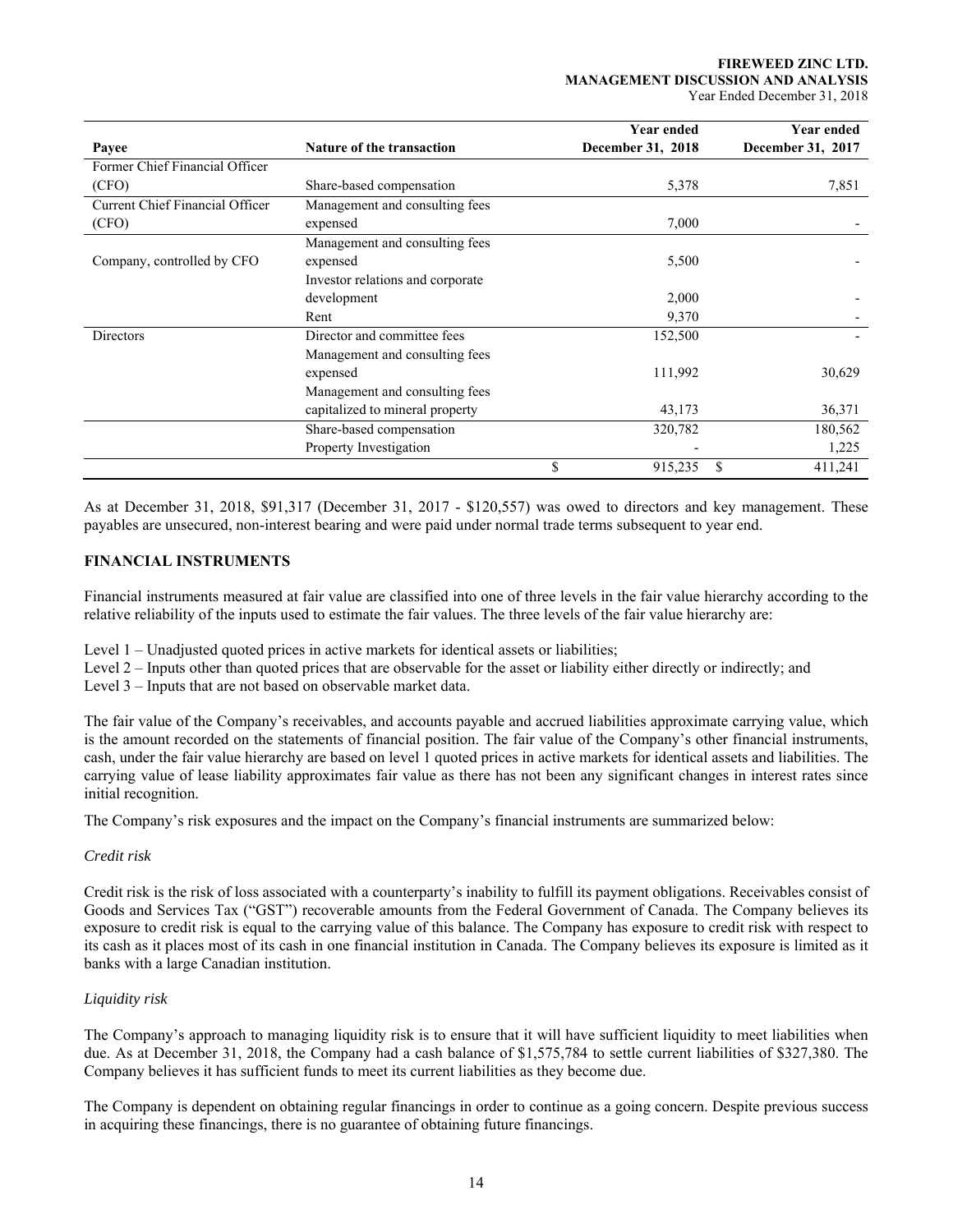### *Interest rate risk*

The interest rate risk is the risk that the fair value or future cash flows of a financial instrument will fluctuate because of changes in market interest rates. As at December 31, 2018, the Company no longer has interest bearing cash balances and obligations (see Note 6 of the audited financial statements for the year ended December 31, 2018).

## *Price risk*

The Company is exposed to price risk with respect to commodity and equity prices. Equity price risk is defined as the potential adverse impact on the Company's earnings due to movements in individual equity prices or general movements in the level of the stock market. Commodity price risk is defined as the potential adverse impact on profit or loss and economic value due to commodity price movements and volatilities. The Company closely monitors commodity prices of resources, individual equity movements, and the stock market to determine the appropriate course of action to be taken by the Company.

## *Foreign currency risk*

The Company operates predominately in Canada and is not exposed to any significant foreign currency risk.

# **ADDITIONAL DISCLOSURE FOR VENTURE ISSUERS WITHOUT SIGINIFICANT REVENUE**

Additional disclosure concerning the Company's general and administrative expenses is provided in the Company's statement of loss and comprehensive loss contained in its financial statements for December 31, 2018, which are available on SEDAR: www.sedar.com.

# **OFF-BALANCE SHEET ARRANGEMENTS**

The Company has no off-balance sheet arrangements.

# **ADDITIONAL DISCLOSURE FOR JUNIOR ISSUERS**

The Company had its first quarter with positive cash flow since its inception following the completion of the IPO. We expect the remaining proceeds of the February 2018 private placement, included in our available cash on hand at December 31, 2018 and the funds raised in February 2019, will be sufficient to fund our operations for at least 12 months. All costs relating to the acquisition and exploration of the Project are capitalized and reported in the Statements of Financial Position in the Company's financial statements. For details see the Company's Prospectus posted on the Company's website www.FireweedZinc.com and the audited Financial Statements for the year ended December 31, 2018, available on SEDAR at www.sedar.com .

# **APPROVAL**

The Board of Directors oversees management's responsibility for financial reporting and internal control systems through an Audit Committee. This Committee meets periodically with management and annually with the independent auditors to review the scope and results of the annual audit and to review the annual financial statements before the financial statements are approved by the Board of Directors and submitted to the shareholders of the Company. The Board of Directors has approved these audited financial statements for the year ended December 31, 2018 and the disclosure contained in this MD&A. A copy of this MD&A will be provided to anyone who requests it.

# **NOTE REGARDING FORWARD–LOOKING STATEMENTS**

Except for historical information, this MD&A may contain forward-looking statements. The use of any of the words "anticipate", "continue", "estimate", "expect", "may", "will", "project", "should", "believe" and similar expressions are intended to identify forward-looking statements. These statements involve known and unknown risks, uncertainties and other factors that may cause actual results or events to differ materially from those anticipated in such forward-looking statements. These statements involve known and unknown risks, uncertainties, and other factors that may cause the Company's actual results, levels of activity, performance or achievements to be materially different from any future results, levels of activity, performance or achievement expressed or implied by these forward-looking statements. The factors that could cause actual results to differ materially include, but are not limited to, the following: general economic conditions; changes in financial markets; the impact of exchange rates; political conditions and developments; relations with First Nations; weather; changes in the supply, demand and pricing of the metal commodities which the Company hopes to find and successfully mine; changes